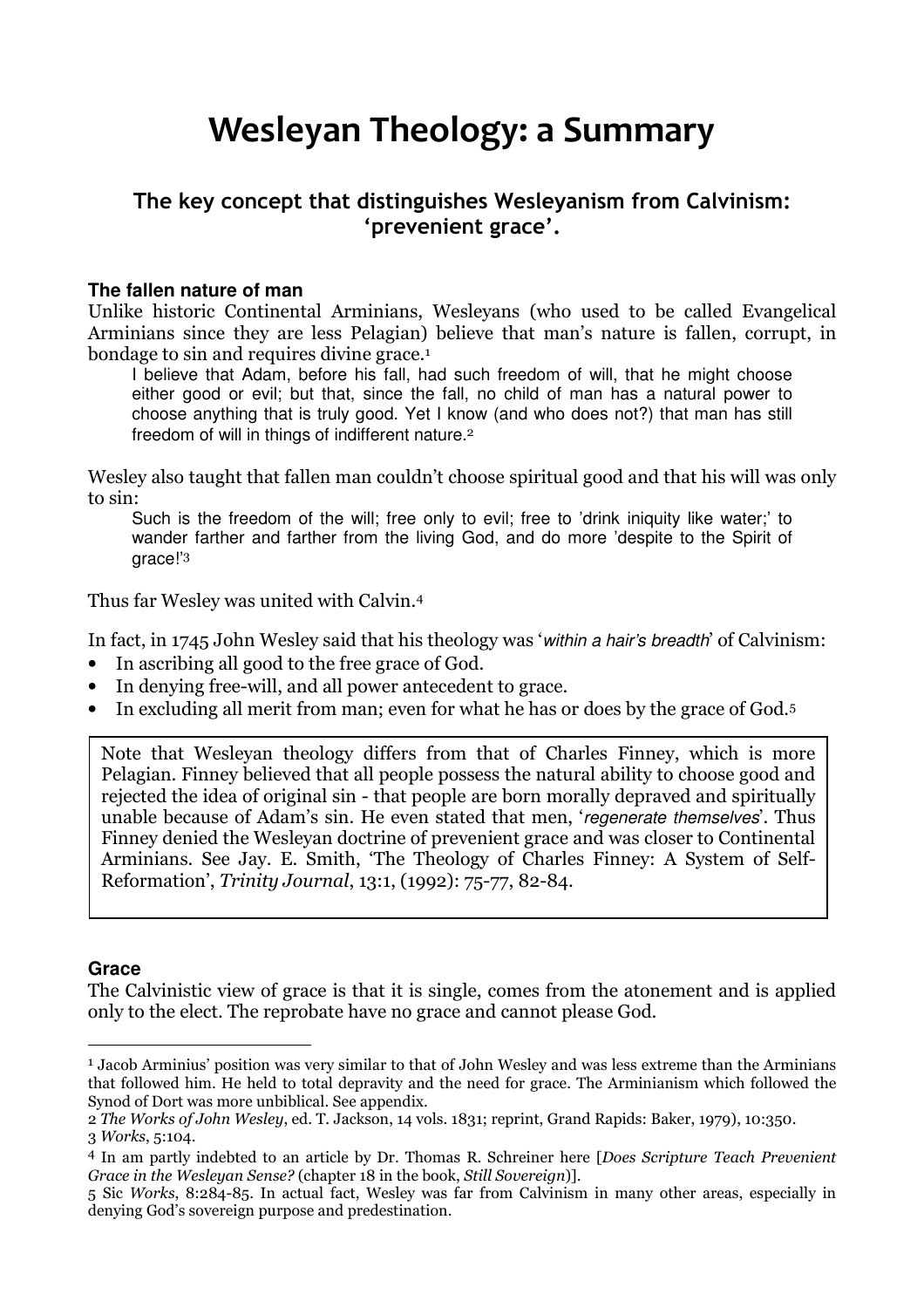Wesley adopted the idea of prevenient grace. This was a term originated by Augustine for the initial work of the Spirit in saints in bringing them to regeneration as opposed to the general grace of the Spirit in sanctification afterwards. The term was later adopted in the Semi-Pelagian controversy to imply two different types of grace, with prevenient grace being given to all men. The idea of prevenient grace was taken on by the Roman church, initially in its Semi-Augustinianism, but later its Semi-Pelagianism where it contributed (with Romanist church formalities) to meritorious works. Thus grace was infused in the sinner enabling him to perform good church works and merit salvation.

Prevenient grace had an important role in Wesley's theology and this is the crux of differences with Calvinism. For Wesley prevenient grace is for all men to help them believe in Christ. It is universal but it can be rejected; however, it cannot save. For Calvin grace is particular to the elect and irresistible; there is no common grace.

Wesley used prevenient grace to avoid predestination. Wesley's prevenient grace 'broke the chain of logical necessity by which the Calvinist doctrine of predestination seems to flow from the doctrine of original sin.'<sup>6</sup>

Sometimes Wesleyans used the term 'prevenient grace' in the same way that some Calvinists use the term 'common grace'. There is some inconsistency because Wesley was no systematiser and did not define it. However:

- He attributed the conscience to prevenient grace. This is not a natural gift but is supernaturally given by God.<sup>7</sup>
- He attributed the moral good works of sinners in the world to it, even amongst pagans. This suggests a similarity with Natural Theology.<sup>8</sup>
- It leads a person to salvation. 'The Wesleyan teaches that the prevenient grace leads on to saving grace, prepares for it, enables a person to enter into it.<sup>'9</sup>
- It can lead a pagan to salvation who has never heard the Gospel.<sup>10</sup>
- It provides the ability to choose salvation, an ability that was surrendered by Adam's sin. The freedom, which was lost in Adam's sin, is sufficiently restored to enable people to choose salvation. Prevenient grace provides people with the ability to choose or reject God. Prevenient grace operates through the law and conscience to bring conviction of sin and despair of ever pleasing God. People have the freedom to resist the conviction of sin that comes from the law and conscience. Prevenient grace leads one to the very brink of salvation if one responds positively to the means of grace that precedes saving faith. Prevenient grace provides the power to respond positively to God and gives free will to every man; but it does not guarantee that the good will be chosen; it simply provides the freedom to choose salvation.

Salvation begins with what is usually termed (and very properly) prevenient grace; including the first wish to please God, the first dawn of light concerning his will, and the first slight transient conviction of having sinned against him. All these imply some

 $\overline{a}$ 

<sup>6</sup> Colin W. Williams, John Wesley's Theology Today (Nashville: Abingdon, 1960), p44. Note agreement with Robert V. Rakestraw, John Wesley as a Theologian of Grace, JETS 27 (1984) p197 and Arthur Skevington Wood (The Contribution of John Wesley to the Theology of Grace, in Grace Unlimited, ed. Clark H Pinnock, Minneapolis Bethany Fellowship, 1975) p215.]

<sup>7</sup> Works, 7:187-88.

<sup>8</sup> John Miley, Systematic Theology, New York: Eaton and Mams, (1894), 2:244, 246.

<sup>9</sup> Leo G. Cox, 'Prevenient Grace-A Wesleyan View,' JETS 12 (1969): 144.

<sup>10</sup> H. Ray Dunning, Grace, Faith, and Holiness: A Wesleyan Systematic Theology (Kansas City, Mo.: Beacon Hill, 1988), 161-70) for a helpful discussion. See also Charles A. Rogers, The Concept of Prevenient Grace in the Theology of John Wesley (Ph.D. dissertation, Duke University, 1967), 243-47. See also Paul Fahy, The Problem of John Wesley.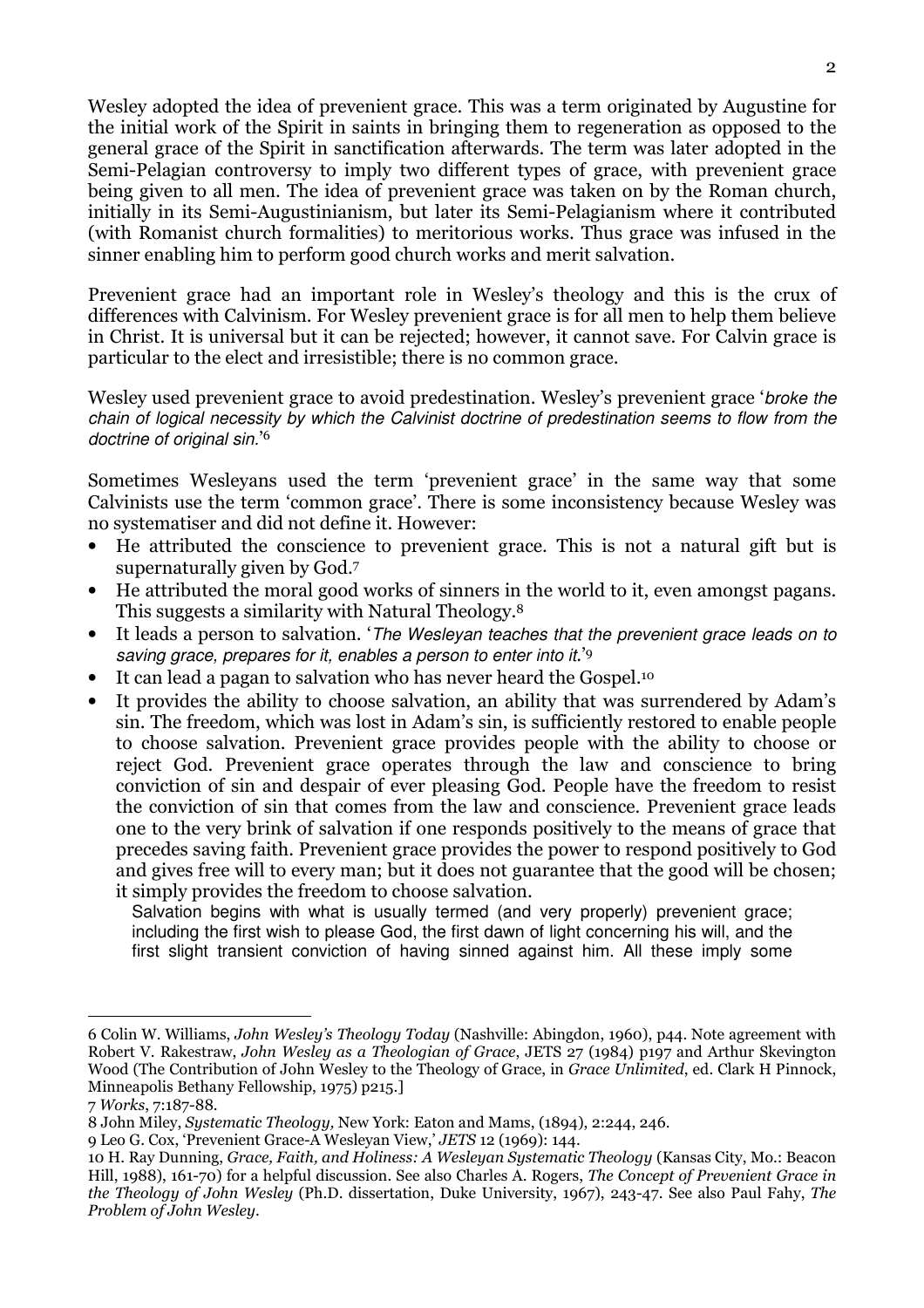tendency toward life; some degree of salvation; the beginning of a deliverance from a blind, unfeeling heart, quite insensible of God and the things of God.<sup>11</sup>

Contrary to this, Calvinists believe that natural man has no ability at all to choose salvation. His will is dead and he has no ability to do good. Only election enables a man to receive irresistible grace, which always saves. Wesleyans believe that God has given prevenient grace to all people; they were born with no ability or desire to choose God, but God has counteracted this inability by the gift of prevenient grace. Such a scheme is illogical and foolish; why not just prevent all men from being affected by Adam's sin in the first place?

This scheme also, as with continental Arminians, makes the final decision about salvation a human one, not God. Man chooses to be saved or not.

The problem is that there is no clear and adequate basis in Scripture for this concept of universal enablement. The theory, appealing though it is in many ways, simply is not taught explicitly in the Bible."<sup>12</sup>

> Scripture quotations are from The New King James Version © Thomas Nelson 1982



 $\overline{a}$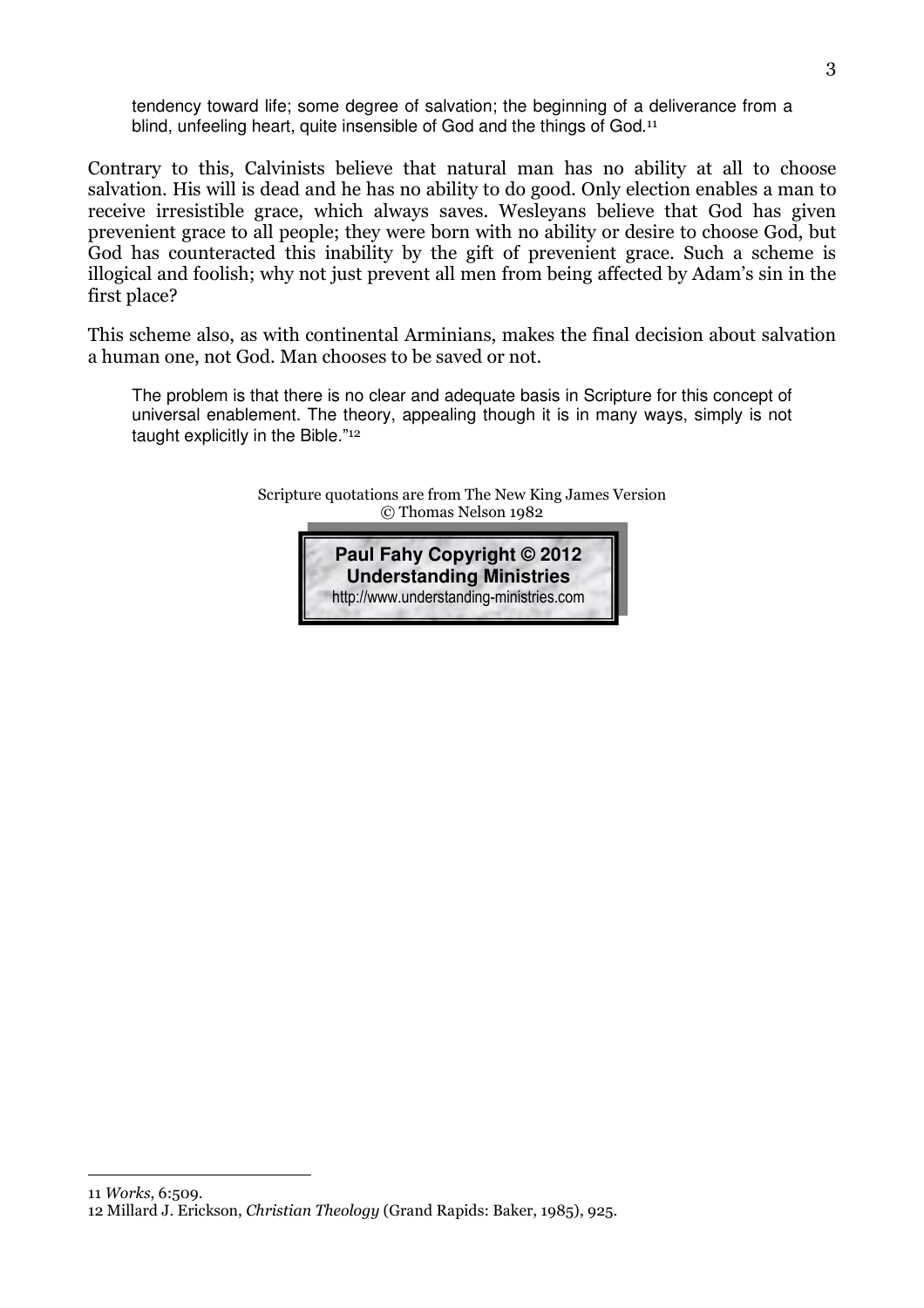### Appendix

# The theology of original Arminianism

Jacob Arminius initiated Arminianism, which was a re-formulation of historic Semi-Pelagianism; he had also been deeply influenced by Roman Catholicism. However, Arminius greatly admired John Calvin and instructed his disciples to read his works. After his death, his followers took his theology further and their tenets, after the Synod of Dort [1618-1619], were as follows:<sup>13</sup>

- God's knowledge of the future is mediate (Scientia Media14) i.e. dependent upon circumstances and man's free will. [Scripture shows us that God works all things according to his own will; the future is determined by God: Eph 1:11; Phil 2:13; Acts 2:23; Rm 9:16.]
- The decrees of God are conditional and are not absolute. (E.g. election is based upon God foreseeing a person's future faith.) [Scripture shows us that God's decree is absolute, his purpose fixed and tied to his predestinating will. Ps 93:1, 148:6; Eph 1:9- 11, 3:11; 2 Tim 1:9; Rev 17:17.]
- God did not create Adam as holy but as innocent. His will was not positively inclined to good but was balanced between good and evil. [Scripture shows us that Adam was created holy. Gen 1:26, 31; Eccles 7:29.]
- Sin only consists in actual acts of will (as in Pelagianism). [Scripture shows us that all men are guilty through the imputation of Adams' guilt; the race is corrupt and men are born in sin (original sin). Rm 5:12, 18-19]
- The quilt of Adam's sin is not imputed to his descendants, only the pollution of being human. [See above.]
- Man's depravity is not total; he is able to incline his will toward God and do good works (as in Pelagianism); i.e. he is sick with sin but not dead in sin. [Scripture shows us that depravity is total; it affects his whole being to some degree and makes him unable to any good work.15 Ps 51:5, 58:3; Eph 2:1; Col 2:13.]
- The atonement was not necessary but was a means of God showing his love to all men; (as in later errors like Socinianism or Example Theory of atonement). [Scripture shows us that the atonement was required to be a penal propitiation for sin and enable reconciliation between God and man. This is only for the elect; God hates the reprobate. Isa 53:11; Matt 1:21, 20:28; Rm 5:10-11; Ps 5:6, 11:5.]
- The atonement only makes salvation possible. [Scripture shows us that the atonement actually saves those it is intended for. Lk 1:68; Jn 10:14-15, 26-28; Acts 20:28.]
- Salvation only becomes effectual when a sinner choose by free will to accept it. Repentance and faith precede regeneration. [Scripture shows us that salvation only

 $\overline{a}$ 

<sup>&</sup>lt;sup>13</sup> I acknowledge some thoughts from Alan Cairns, *Dict of Theological Terms*, here.

<sup>14</sup> I.e. 'middle knowledge'. A theory regarding God's knowledge of men. It was first introduced by Jesuits and then adopted by Lutherans and Arminians. It was in the middle of supposed views of God's knowledge; i.e. between knowledge of simple intelligence (by which God knows all things actual and possible) and the knowledge of vision (God's knowledge of what actually occurs). The essence of the matter is to avoid the eternal purpose of God predestinating all things and suggests that his eternal knowledge is based upon his foresight of a person's free choice in the future; this foresight is Scientia Media. Thus it seeks to reconcile God's knowledge of the future and man's freedom of will. What comes to pass is due to human freedom not God's sovereignty.

<sup>&</sup>lt;sup>15</sup> A good work is only one that is inspired by God, based upon selfless love and faith and directed to the glory of God alone.